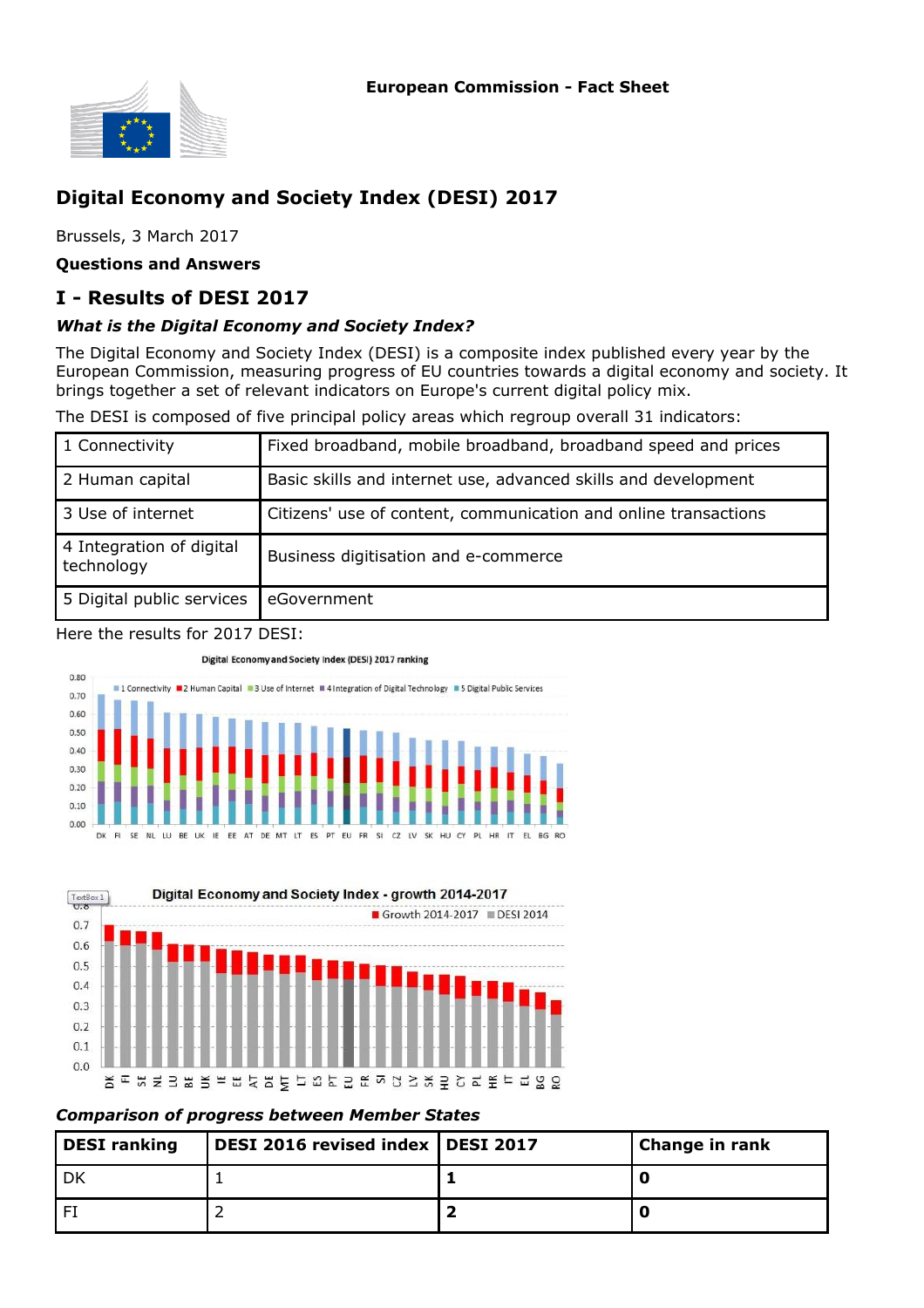| $\mathsf{SE}\xspace$              | $\mathsf 3$      | 3                       | $\mathbf 0$             |
|-----------------------------------|------------------|-------------------------|-------------------------|
| $\sf NL$                          | $\overline{4}$   | $\overline{\mathbf{4}}$ | $\mathbf 0$             |
| LU                                | $\overline{7}$   | 5                       | $\overline{\mathbf{2}}$ |
| BE                                | $\overline{5}$   | 6                       | $-1$                    |
| UK                                | $\boldsymbol{6}$ | $\overline{\mathbf{z}}$ | $-1$                    |
| $\rm IE$                          | $\,8\,$          | 8                       | $\mathbf 0$             |
| EE                                | $\overline{9}$   | 9                       | $\mathbf 0$             |
| AT                                | $10\,$           | 10                      | $\mathbf 0$             |
| DE                                | 11               | 11                      | $\mathbf 0$             |
| $\mathsf{MT}% _{0}$               | 13               | $\mathbf{12}$           | $\mathbf{1}$            |
| $\ensuremath{\mathsf{LT}}\xspace$ | 12               | 13                      | $-1$                    |
| ${\sf ES}$                        | 15               | 14                      | $\mathbf{1}$            |
| PT                                | 14               | 15                      | $\textbf{-1}$           |
| ${\sf FR}$                        | 16               | 16                      | $\mathbf 0$             |
| $\mathsf{SI}\,$                   | $18\,$           | 17                      | $\mathbf{1}$            |
| ${\sf CZ}$                        | 17               | 18                      | $-1$                    |
| ${\sf L}{\sf V}$                  | $19\,$           | 19                      | $\mathbf 0$             |
| SK                                | 22               | 20                      | $\overline{\mathbf{2}}$ |
| ${\sf H}{\sf U}$                  | $20\,$           | 21                      | $-1$                    |
| ${\sf CY}$                        | 21               | 22                      | $-1$                    |
| $\mathsf{PL}$                     | 24               | 23                      | $\mathbf{1}$            |
| HR                                | 23               | 24                      | $-1$                    |
| $\ensuremath{\mathsf{IT}}$        | 25               | 25                      | $\mathbf 0$             |
| $\mathsf{EL}$                     | 26               | 26                      | $\mathbf 0$             |
| $\mathsf{B}\mathsf{G}$            | 27               | $\mathbf{27}$           | $\mathbf 0$             |
| <b>RO</b>                         | 28               | 28                      | $\mathbf 0$             |
|                                   |                  |                         |                         |

#### 2017 DESI performance per dimension



In connectivity the results show that 74% of European homes subscribe to fixed broadband, and over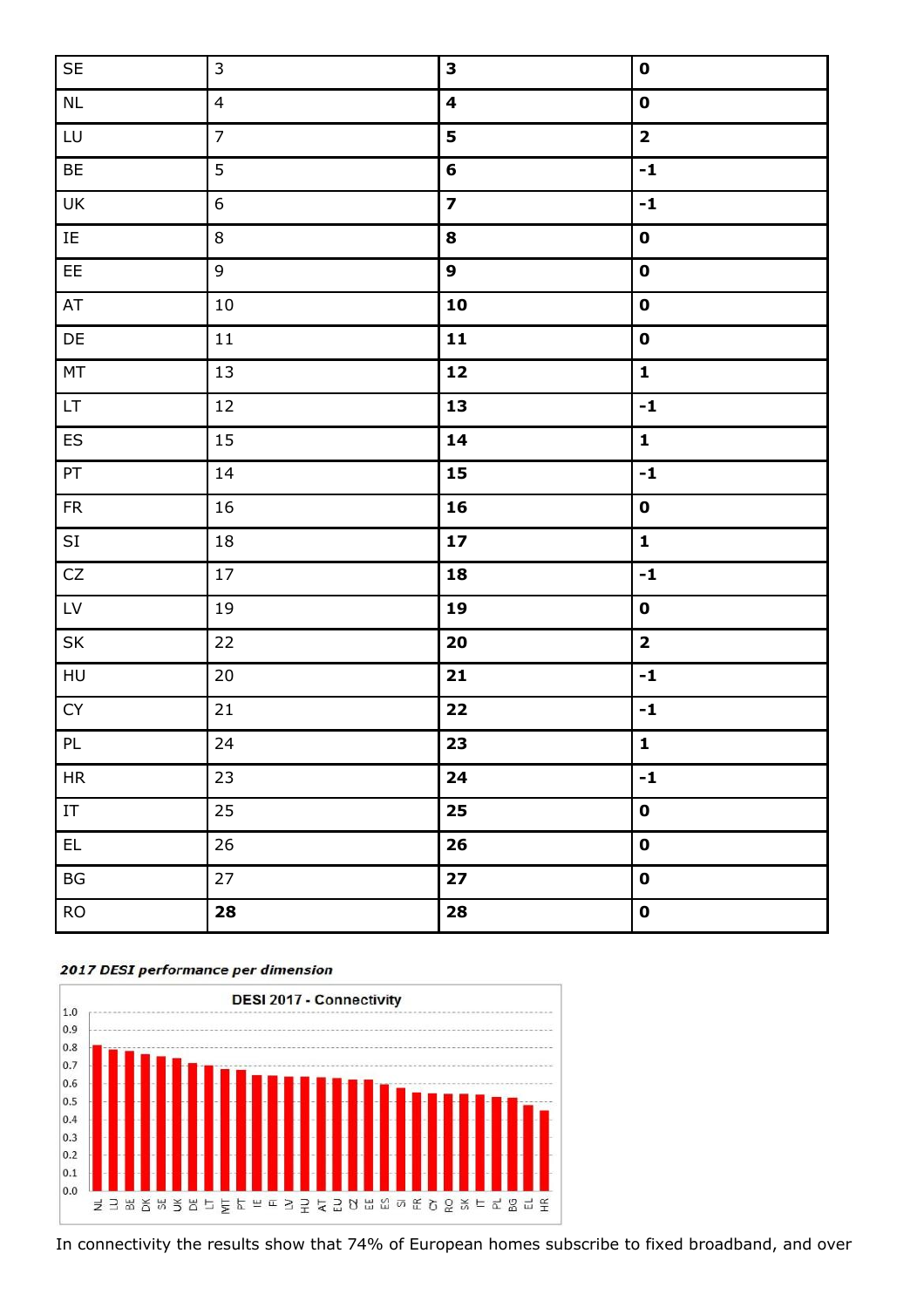one third of these connections are high-speed. The number of high-speed subscriptions went up by 74% in two years. 4G mobile networks cover on average 84% of the EU's population (measured as the average of each mobile telecom operator's coverage within each country).

Germany, Latvia, Sweden and Lithuania have consistently scored best since 2013 on the percentage of harmonised spectrum effectively assigned to wireless broadband. These countries all have higher than average 4G coverage. This is why it is vital that Member States follow a policy of getting additional spectrum rapidly into the market. This is also essential in order to meet strategic connectivity objectives for 2025:

1. All main socio-economic drivers, such as schools, universities, research centres, transport hubs, all providers of public services such as hospitals and administrations, and enterprises relying on digital technologies, should have access to extremely high - gigabit - connectivity (allowing users to download/upload 1 gigabit of data per second).

2. All European households, rural or urban, should have access to connectivity offering a download speed of at least 100 Mbps, which can be upgraded to Gbps.

3. All urban areas as well as major roads and railways should have uninterrupted [5G coverage,](https://ec.europa.eu/digital-single-market/en/towards-5g) the fifth generation of wireless communication systems. As an interim target, 5G should be commercially available in at least one major city in each EU Member State by 2020.



The Human Capital dimension combines basic digital skills of the population and their usage of internet. Additionally, it takes into account advanced skills, such as the number of ICT specialists, and the graduates in Science, Technology, Engineering and Mathematcis (STEM). The results show that while internet usage is on rise, 44% of Europeans still lack basic digital skills.



Use of Internet analyses a wide range of activities people may do online. The percentage of internet users that read news online (70%), use the internet to perform video or audio calls (39%), use social networks (63%), shop online (66%) or use online banking (59%) increased slightly over the last couple of years.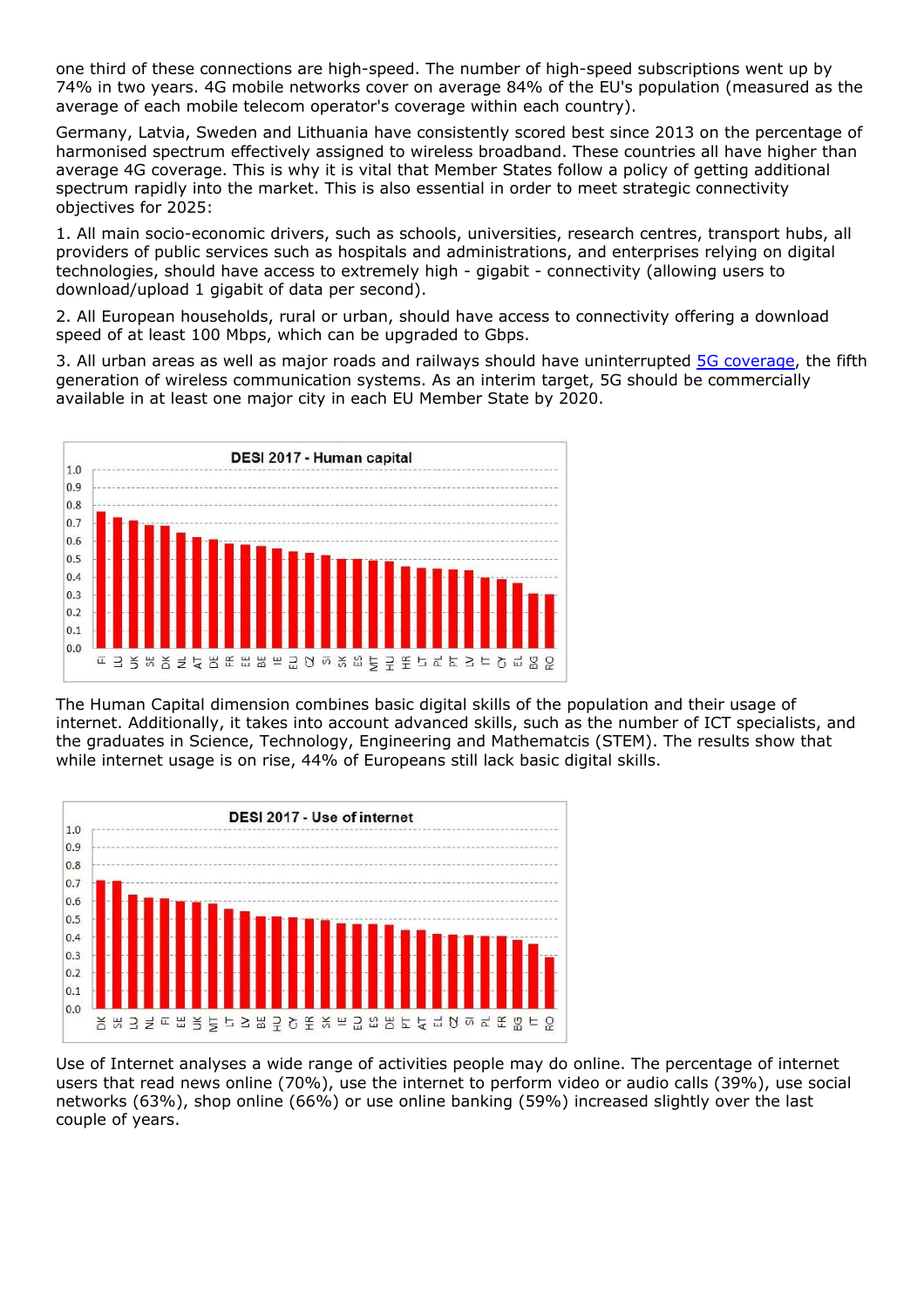

Looking at the Integration of Digital Technology, European businesses are increasingly adopting digital technologies, such as the use of a business software for electronic information sharing (from 26% in 2013 to 36% of enterprises in 2015), sending electronic invoices (from 11% in 2014 to 18% of enterprises in 2016) or using social media to engage with customers and partners (from 14% in 2013 to 20% of enterprises in 2016).



More and increasingly sophisticated public services are available online. 34% of internet users returned filled forms to the public administration online instead of handing in a paper copy (up from 27% in 2013).

# *How does the EU compare to other digitised countries worldwide?*

In May 2016, the Commission published data comparing the digital performance of EU countries with 15 non-EU countries. [The International DESI \(I-DESI\)](https://ec.europa.eu/digital-single-market/en/news/most-digital-eu-countries-lead-globally) evaluates the performance of both the individual EU countries and the EU as a whole in comparison to Australia, Brazil, Canada, China, Iceland, Israel, Japan, South Korea, Mexico, New Zealand, Norway, Russia, Switzerland, Turkey and the United States.

The results show that the top countries in Europe are also leading on the global stage. The three top performing countries (Denmark, Finland and Sweden) are closely followed by South Korea, United States and Japan. At the same time the EU average is significantly lower.



 It is important to note that the I-DESI is built on a slightly different set of indicators than DESI due to the fact that some DESI indicators are not available in non-EU countries. As a result, the I-DESI rankings and scores are slightly different to those of the DESI.

# **II – DESI methodology**

# *Where does the data come from?*

The majority of DESI indicators come from the surveys of **Eurostat**, the statistical office of the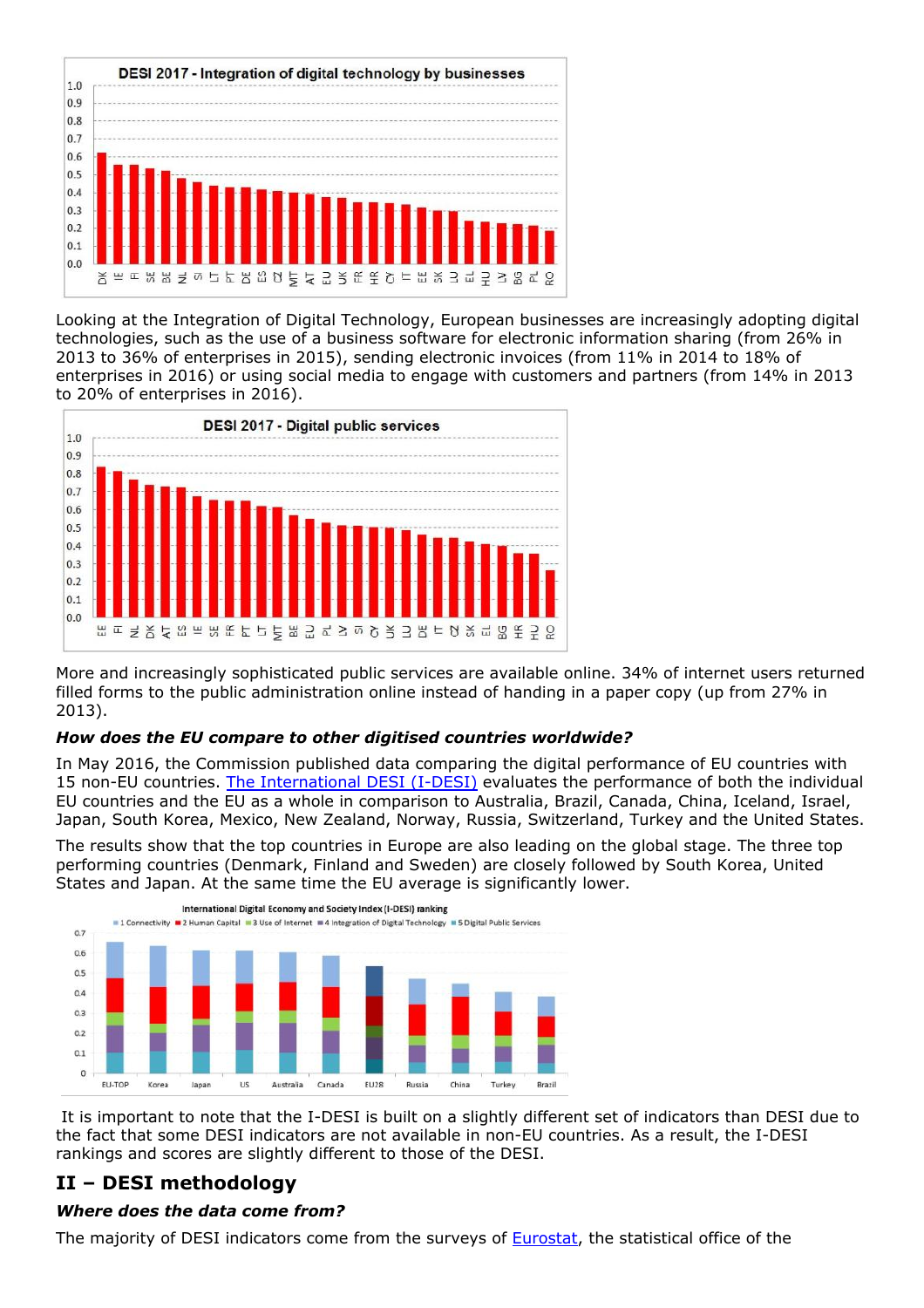European Union. Some broadband indicators are collected by the Commission services from the Member States through the [Communications Committee.](https://ec.europa.eu/digital-single-market/en/communications-committee) Other indicators are derived from studies prepared for the Commission (e.g. some eGovernment and broadband indicators). [See the full list of](http://ec.europa.eu/newsroom/document.cfm?doc_id=43049) [indicators, exact definitions and sources](http://ec.europa.eu/newsroom/document.cfm?doc_id=43049)*.*

# *How is the DESI score calculated?*

To calculate a country's overall score, each set and subset of indicators were given a specific weighting by European Commission experts. Connectivity and digital skills ('human capital'), each contribute 25% to the total score. Integration of digital technology accounts for 20%, since the use of ICT by the business sector is one of the most important drivers of growth. Finally, online activities ('use of internet') and digital public services each contribute 15%. For more details, see the [DESI](http://ec.europa.eu/newsroom/document.cfm?doc_id=43048) [methodological note.](http://ec.europa.eu/newsroom/document.cfm?doc_id=43048)

# *How can DESI help the EU to improve its digital performance?*

The DESI aims to help EU countries identify areas requiring priority investments and action, in order to bring all EU countries at the same level of digitisation. This is an essential element to the establishment of a truly Digital Single Market – one of the top priorities of the Commission. Building on the DESI findings and complementing the European Semester, the Commission's Digital Progress Report will give in May 2017 an in-depth assessment of how the EU and Member States are progressing in their digital development and will indentify potential steps to improve national digital performance.

# *How are EU countries clustered?*

Three clusters were created based on the DESI score.

- High performing countries are the 9 EU Member States with the highest DESI score. These are Denmark, Finland, Sweden, the Netherlands, Luxembourg, Belgium, the United Kingdom, Ireland and Estonia.
- Medium performing countries have close to average DESI scores. These are Austria, Germany, Malta, Lithuania, Spain, Portugal, France, Slovenia, the Czech Republic and Latvia.
- Low performing countries are the 9 Member States at the bottom of the list. These are Slovakia, Hungary, Cyprus, Poland, Croatia, Italy, Greece, Bulgaria and Romania.

# *What has changed in the structure of DESI compared to 2016?*

To improve our methodology and take into account the latest technological developments, a limited number of changes were made in DESI 2017:

# **1) Connectivity**

- 4G coverage: This is a new DESI indicator measuring the coverage of populated areas (the average of each mobile telecom operator's coverage within each country). The data have been collected through a survey of telecom operators and National Regulatory Authorities. A different indicator was used to measure 4G coverage in previous versions of the [Digital Scoreboard.](https://ec.europa.eu/digital-single-market/en/digital-scoreboard) The old 4G indicator measured the overall coverage of operators, and it showed higher figures than the new indicator.
- Broadband prices: A slightly revised methodology resulted in changes in data; the historical data was therefore re-stated.

# **2) Human capital**

- ICT specialists: the historical data was revised by Eurostat.

# **3) Use of internet**

- Music, video and games: A slightly changed definition resulted in a break in series meaning that 2016 figures are not directly comparable with earlier years.
- Video on Demand: A new source (Eurostat) was used, showing the percentage of internet users (last 3 months) using Video-on-Demand services.

# **4) Integration of digital technology: There was no change in this dimension**

# **5) Digital public service**

- Open data: A new source (European Data Portal) was used.

In addition, a limited number of historical data points were revised.

As of next year, the Commission will re-introduce a set of indicators to measure progress in eHealth as healthcare is becoming increasingly digitised and plays an important role in our digital society and economy.

# *How did the improved methodology affect the ranking of last year?*